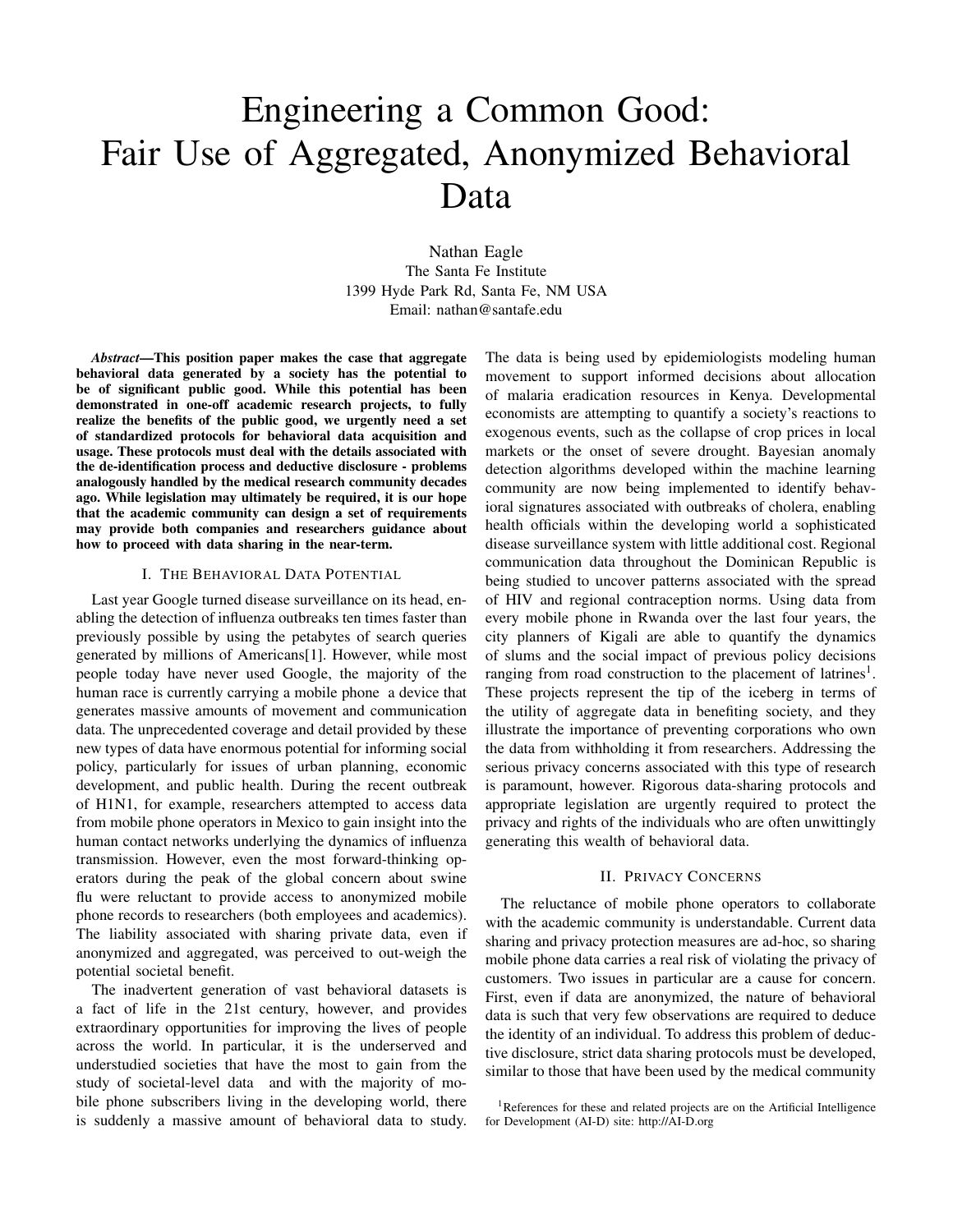for decades. A second major concern is the inability of individuals to remove their data from these aggregate datasets. This second issue will likely require specific legislation about individual ownership of personal data.

## *A. Addressing The Issue of Deductive Disclosure*

Medical research involves the analysis of the type of personal information about individuals that is in many cases more sensitive than behavioral data. The Add Health database, for example, contains intimately personal details of 90,000 human subjects ranging from sexual encounters to intellectual aptitude to genetic predisposition for disease[2]. As with behavioral data, very few - in this case as few as five - variables are necessary to identify an individual participant, and yet the data has been used by thousands of researchers working on health issues such as HIV and depression. Deductive disclosure is a widespread problem with many types of personal data sets, but one that has been overcome to some extent by strict data sharing protocols that ensure the data cannot be released to the general public, and that researchers are required to register before accessing the data. Comparable protocols will be needed to share behavioral data sets containing information susceptible to deductive disclosure, such as purchasing decisions, friendship networks or movement patterns. In their absence, it is likely that there will be blunders similar to the AOL Data Valdez, where the data released about personal search terms were sufficient to identify many individuals[3]. As the AOL disaster illustrates, regional aggregation is not adequate to prevent deductive disclosure of individual identities. As these datasets continue to grow, a similar blunder has the potential to violate the privacy of billions of people.

# *B. The Urgent Need for Standards*

Despite these problems, we have found many companies are eager to share the anonymized behavioral data with researchers in effort to explore uses that may ultimately lead to alternative sources of revenue. We currently have collaborations with mobile phone operators in dozens of countries, and behavioral data from over 250 million people globally. We have found that each operator has asked for the data sharing agreement signed by other operators. This agreement has evolved over time into a set of protocols that may be more broadly applicable to the research community and minimize the risks of individual identification. Due to federal regulations, many corporations silo their data internally, making it difficult (and sometimes impossible) to gain access to it across different corporate divisions. Sharing this data with external researchers is also often a foreign concept that requires long discussions with the companies. In our experience, the negotiations for data sharing typically take between six months and one year to complete, a time span that clearly prevents a rapid response to scenarios like epidemic outbreaks of disease. With a universal set of protocols for sharing data with registered researchers, however, it may be possible to expedite data sharing between industry and academia without jeopardizing individual privacy.

First, the security of the data prior to anonymization must be ensured. It must be stored on a secure machine that does not have direct connection to the internet, making it exclusively accessible only within the research institute. Additionally, the data needs to undergo adequate encryption for further security. The research team that has access to the data needs to be defined and any changes to the personnel of the team needs to be approved by the company. With respect to lifespan, the data cannot exist indefinitely; typical contracts allow the researchers access to the data for between 12-18 months after the beginning of the agreement. At the end of the agreement, the data should be destroyed. These measures for the safe handling of sensitive data are a critical prerequisite to any additional data sharing protocols. As with the Add Health data, the university affiliated with the researchers is responsible for the enforcement of these protocols and will be held legally liable for any breach.

All public results and publications are required to be approved by the corporation. The company has a vested interest that output of the project is not damaging to them either competitively or with respect to PR. The details within these legal contracts are the first step at building a relationship between academia and industry. However the contracts also rely on several less tangible factors. A relationship between the individual researchers entrusted with the data is critical, for example. Additional factors include demonstrating precedence to assuage fears of liability and demonstrating the benefits to the company, typically in terms of positive PR.

Once the security of the original data has been established, the risks of deductive disclosure must then be minimized through rigorous anonymization techniques. Random hashing can provide significant protection by substituting each piece of indentifying information (name, phone number, social security number) with a randomly generated string. In the past this hashing technique was not computationally efficient for large datasets, and required the translation of the information into a hashed string, making it vulnerable to reverse engineering. It is now possible to acquire a computer with 128GB of RAM for under \$10,000, however, which makes it possible to keep a hash table of billions of people in memory affordably, so no algorithm is needed, and the hashes can be truly random and therefore more secure. Even if an attacker is able to compromise the identity of a single individual in the network, the majority of a randomly hashed large-scale network is still not compromised.

However, no behavioral data is truly invulnerable to malicious attack. If the researchers decide to breach their legal contract, it will always be possible to violate an individual's privacy, irrespective of the hashing technique. There has been a significant amount of work demonstrating how personal data (movement, medical records, social networks) supposedly 'deidentified', is vulnerable to malicious attack by identifying behavioral signatures associated with a target individual, irrespective of that individual's hashed identifier[4], [5], [6].